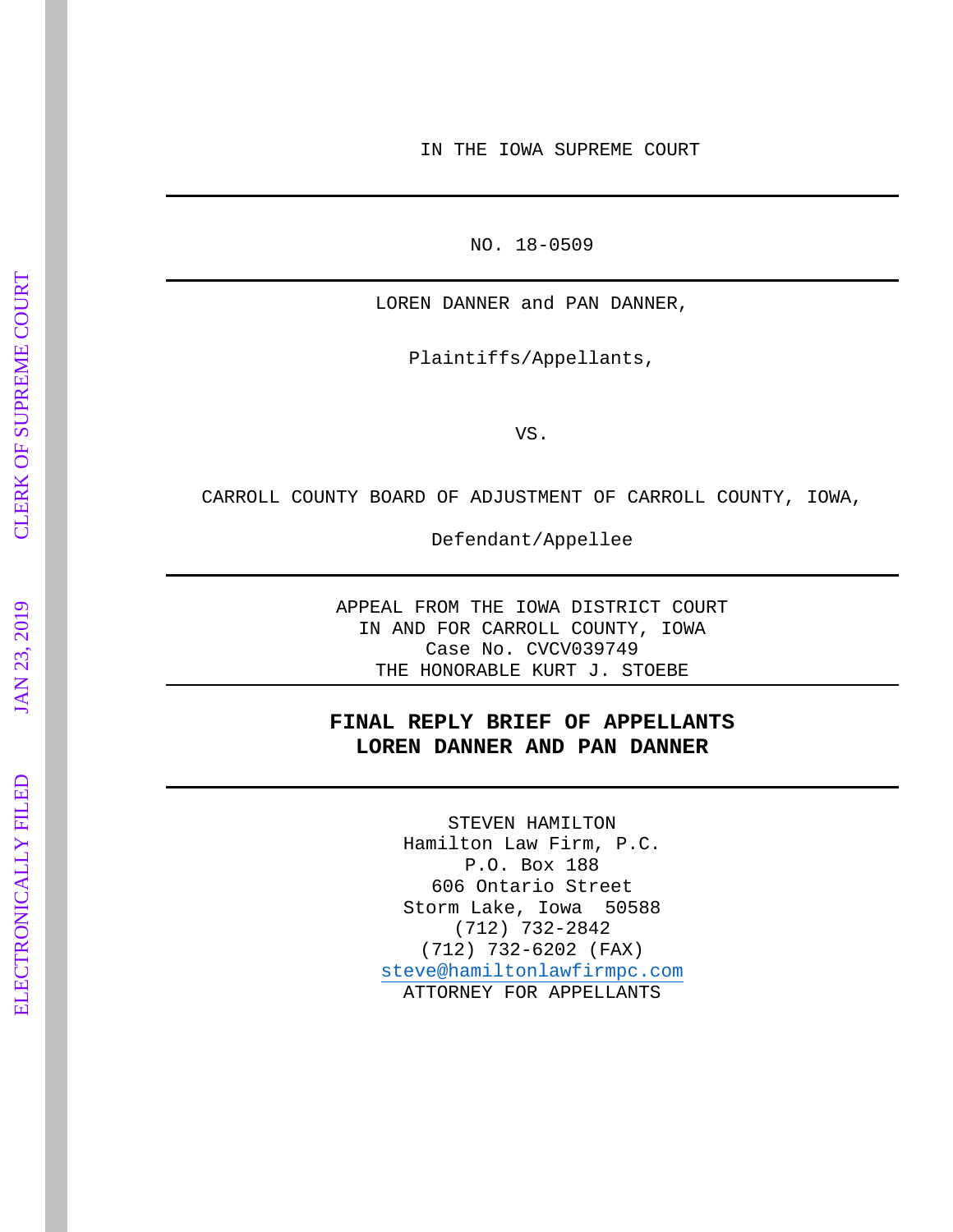# **TABLE OF CONTENTS**

|    | ARGUMENTS                                                                                                                                                      |
|----|----------------------------------------------------------------------------------------------------------------------------------------------------------------|
| I. | APPELLEE HAS WAIVED ITS ARGUMENT THAT THE AGENCY<br>RECORD BEFORE THE DISTRICT COURT IS LACKING BECAUSE<br>APPELLEE DID NOT MAKE THAT ARGUMENT AT THE DISTRICT |
|    | II. APPELLEE IS INCORRECT ON ITS ARGUMENT THAT THE TWO<br>DANNER CASES ARE DIFFERENT ISSUES AND PRESENT                                                        |
|    |                                                                                                                                                                |
|    |                                                                                                                                                                |
|    |                                                                                                                                                                |
|    |                                                                                                                                                                |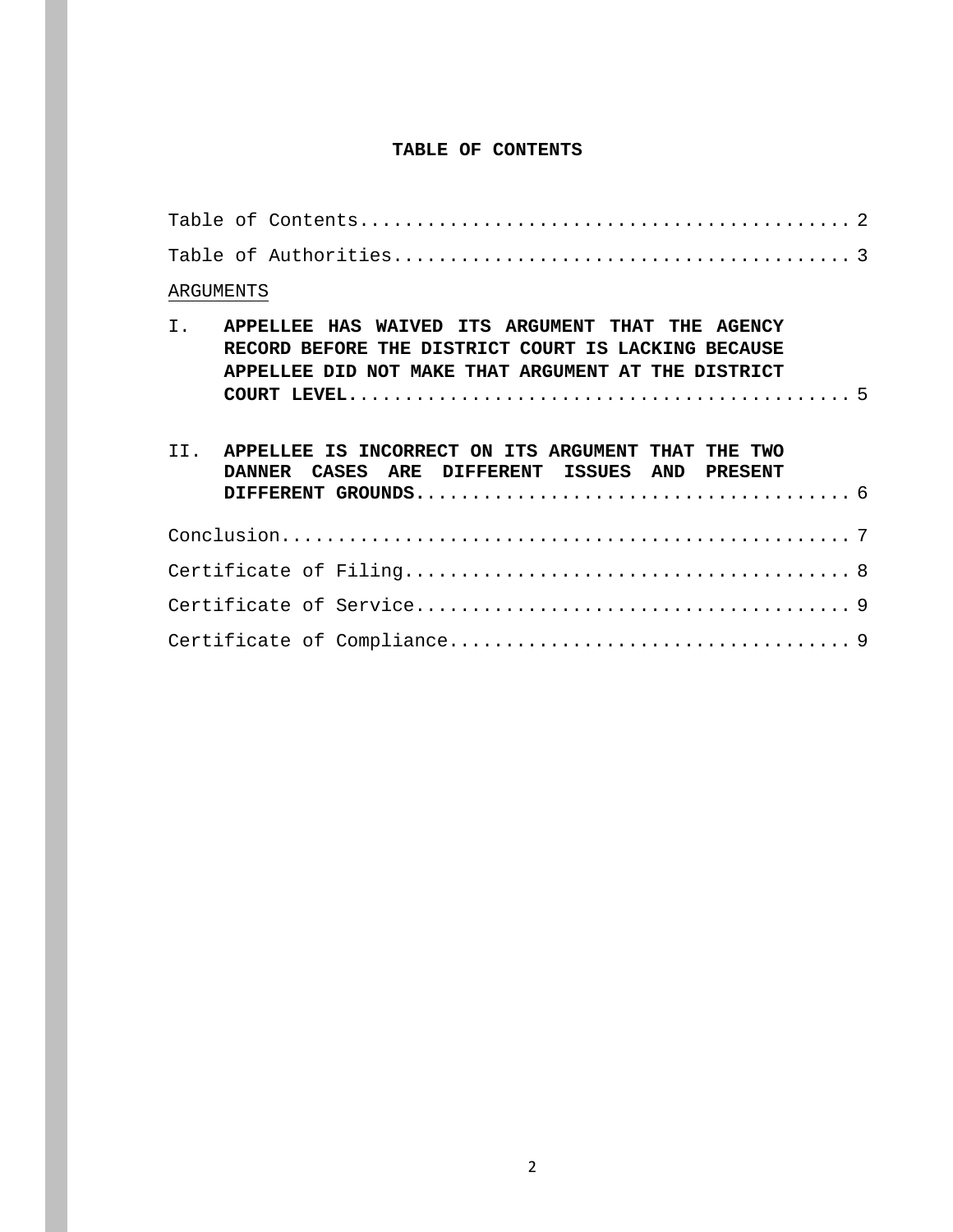# **TABLE OF AUTHORITIES**

# **Cases:**

| Alvarez v. IBP, Inc., |                                     |  |
|-----------------------|-------------------------------------|--|
|                       |                                     |  |
|                       | Fennelly v. A-1 Machine & Tool Co., |  |
|                       | Stone Container Corp. v. Castle,    |  |

**Other Authorities:** Restatement (Second) of Judgments Sec. 16 @ 145 (1982)....... 7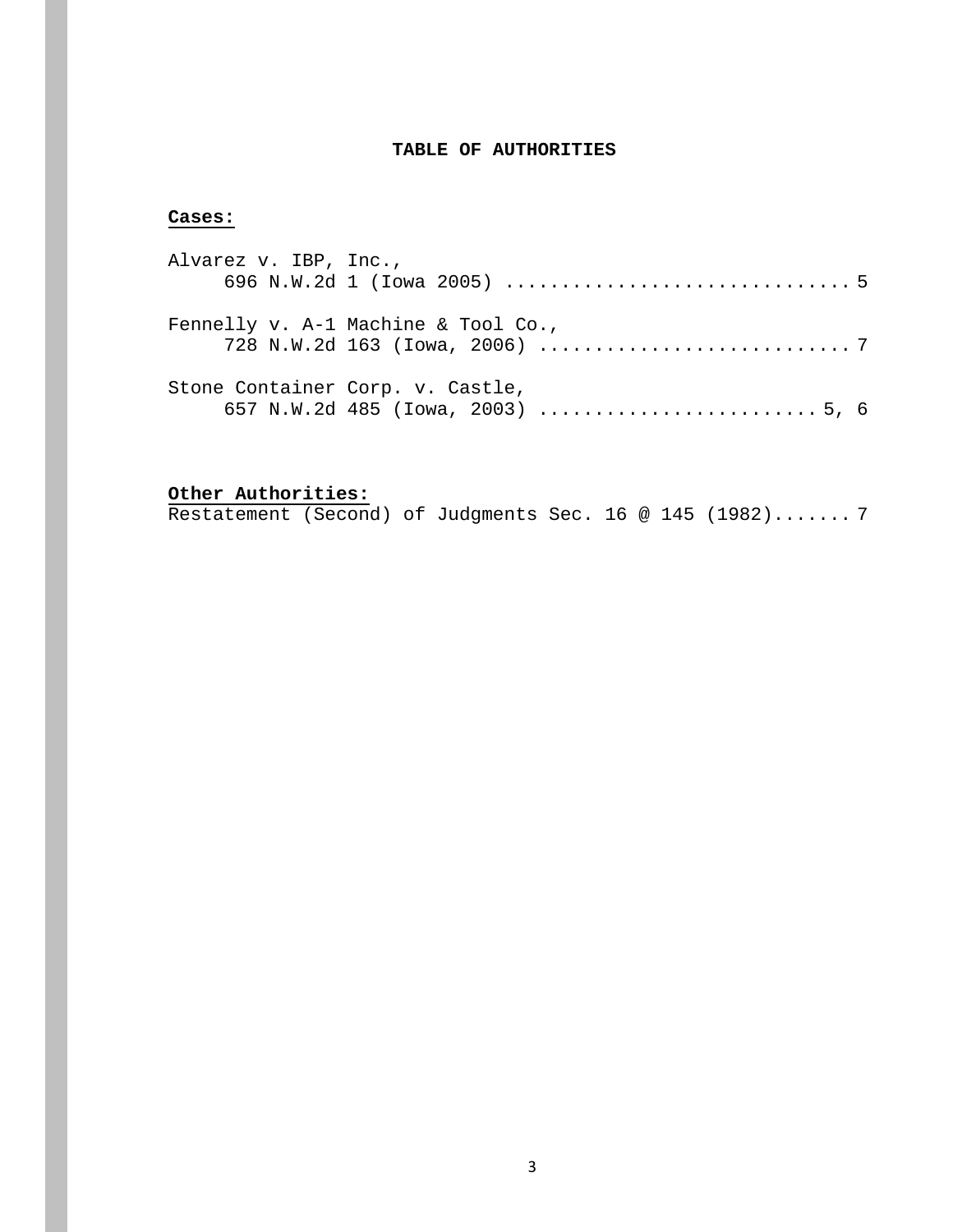### **ARGUMENT I**

**APPELLEE HAS WAIVED ITS ARGUMENT THAT THE AGENCY RECORD BEFORE THE DISTRICT COURT IS LACKING BECAUSE APPELLEE DID NOT MAKE THAT ARGUMENT AT THE DISTRICT COURT LEVEL.**

# **Cases:**

Alvarez v. IBP, Inc., 696 N.W.2d 1 (Iowa 2005) Stone Container Corp. v. Castle, 657 N.W.2d 485 (Iowa, 2003)

## **ARGUMENT II**

**APPELLEE IS INCORRECT ON ITS ARGUMENT THAT THE TWO DANNER CASES ARE DIFFERENT ISSUES AND PRESENT DIFFERENT GROUNDS.**

#### **Cases:**

Fennelly v. A-1 Machine & Tool Co., 728 N.W.2d 163 (Iowa, 2006)

## **Other Authorities:**

Restatement (Second) of Judgments Sec. 16 @ 145 (1982)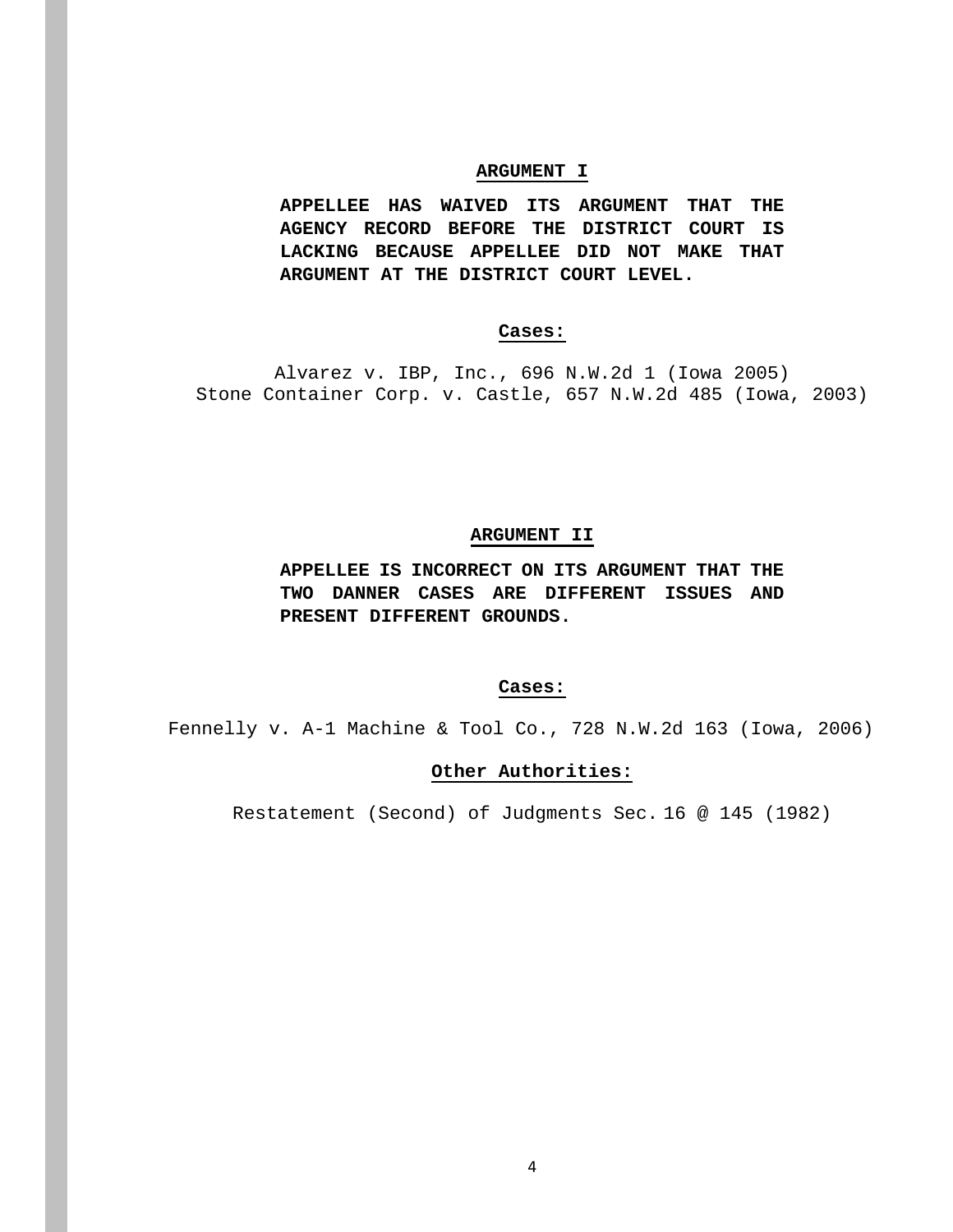#### **ARGUMENT I**

**APPELLEE HAS WAIVED ITS ARGUMENT THAT THE AGENCY RECORD BEFORE THE DISTRICT COURT IS LACKING BECAUSE APPELLEE DID NOT MAKE THAT ARGUMENT AT THE DISTRICT COURT LEVEL.**

Appellee argues that Petitioner Danners' appeal should fail because they did not produce the record of the Board of Adjustment hearing. The problem with this claim is it is made for the first time on appeal. Appellee has failed to preserve error on this issue.

Appellee submitted its Brief before the Trial Court on December 19, 2017. (App. Pp. 12-13) It made no argument that Appellants were without relief because of this claimed failure. Appellee cites case law to support the proposition that judicial review is improper without the entire record. For that proposition it cites Alvarez v. IBP, Inc., 696 N.W.2d 1 (Iowa 2005). However, that case cites Stone Container Corp, v. Castle, 657 N.W.2d 485 (Iowa, 2003) for the proposition that such an objection must be made at the judicial review level or it is waived.

Here the very same factual pattern exists. The Carroll County Board of Adjustment Brief filed December 19, 2017, (App. Pp. 12-13) invited the Trial Court to apply principles of res judicata. In Paragraph 5 of Page 1 of that document (App. P. 12), the Board cites the previous decision in Carroll Airport Commission

5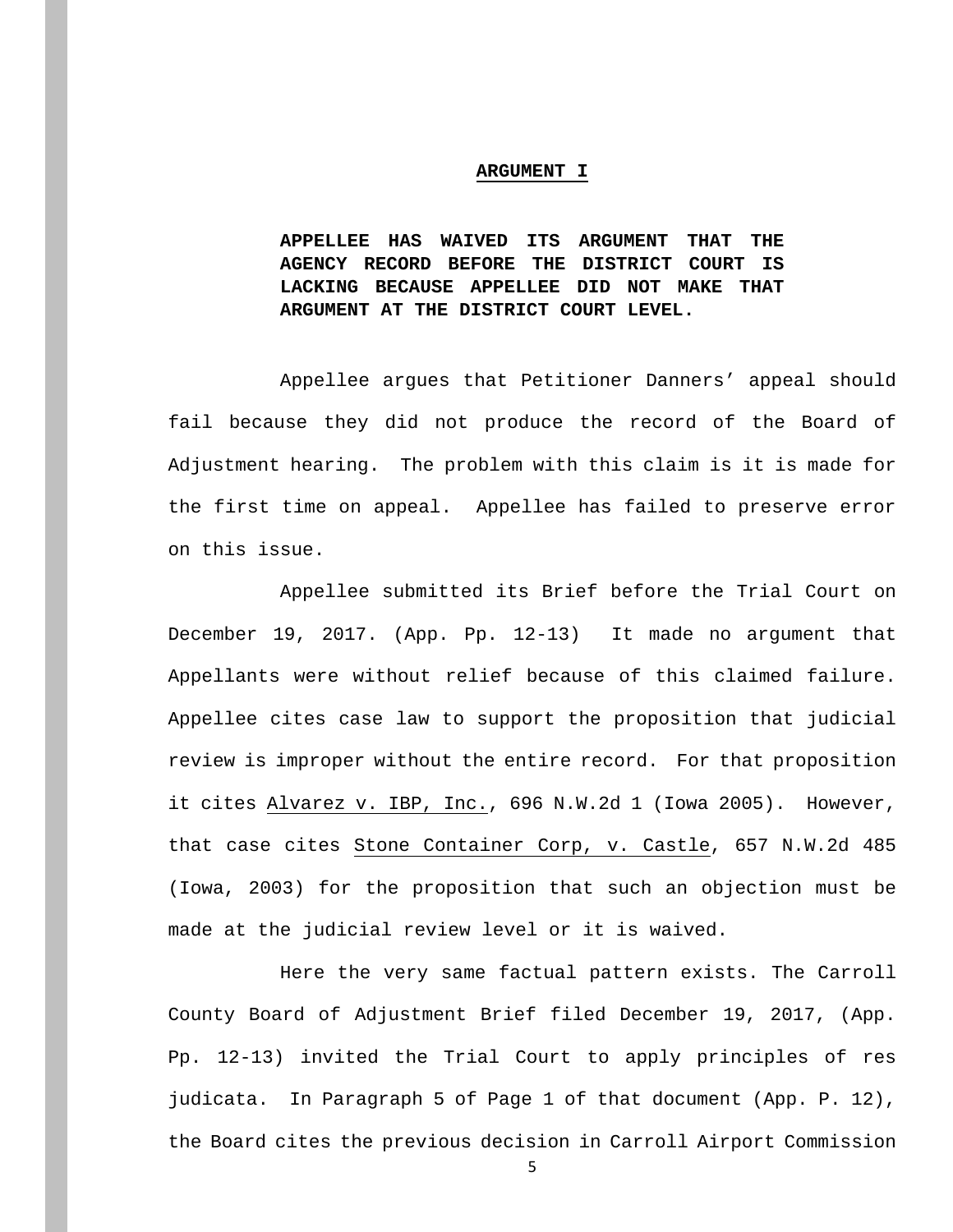v. Loren W. Danner and Pan Danner and attaches a copy of that decree as Exhibit A. (App. Pp. 14-23). Given that pleading, the Danners rightfully assumed that was the issue to be resolved and the Trial Court obviously did as well. Therefore the lack of the full record was not made an issue at the Trial Court level by either Petitioner Danners or Respondent Board. There is therefore all the more reason to resolve the matter as was done in Stone Container supra, without the complete record of the Board of Adjustment hearing.

#### **ARGUMENT II**

# **APPELLEE IS INCORRECT ON ITS ARGUMENT THAT THE TWO DANNER CASES ARE DIFFERENT ISSUES AND PRESENT DIFFERENT GROUNDS.**

In Argument II of its Brief, Appellee states that it is error to apply claim preclusion or res judicata principles to reach the conclusion that the outcome here is determined by Arthur Neu Airport Commission v. Danner, EQCV 039422 (Sup Ct. No. 17-1458). However, that is just what the Trial Court did here based upon the posture presented by the Board which is described in **ARGUMENT I**. (App. P. 25).

> "The only difference between the two Danner cases is that the earlier nuisance action was brought against Danner and the present case is an effort to get a variance. . . . The issue is identical even though the context differs slightly. Thus the doctrine of context differs slightly. Thus the doctrine of collateral estoppel is applicable and the Court finds that there is no preemption."

> > 6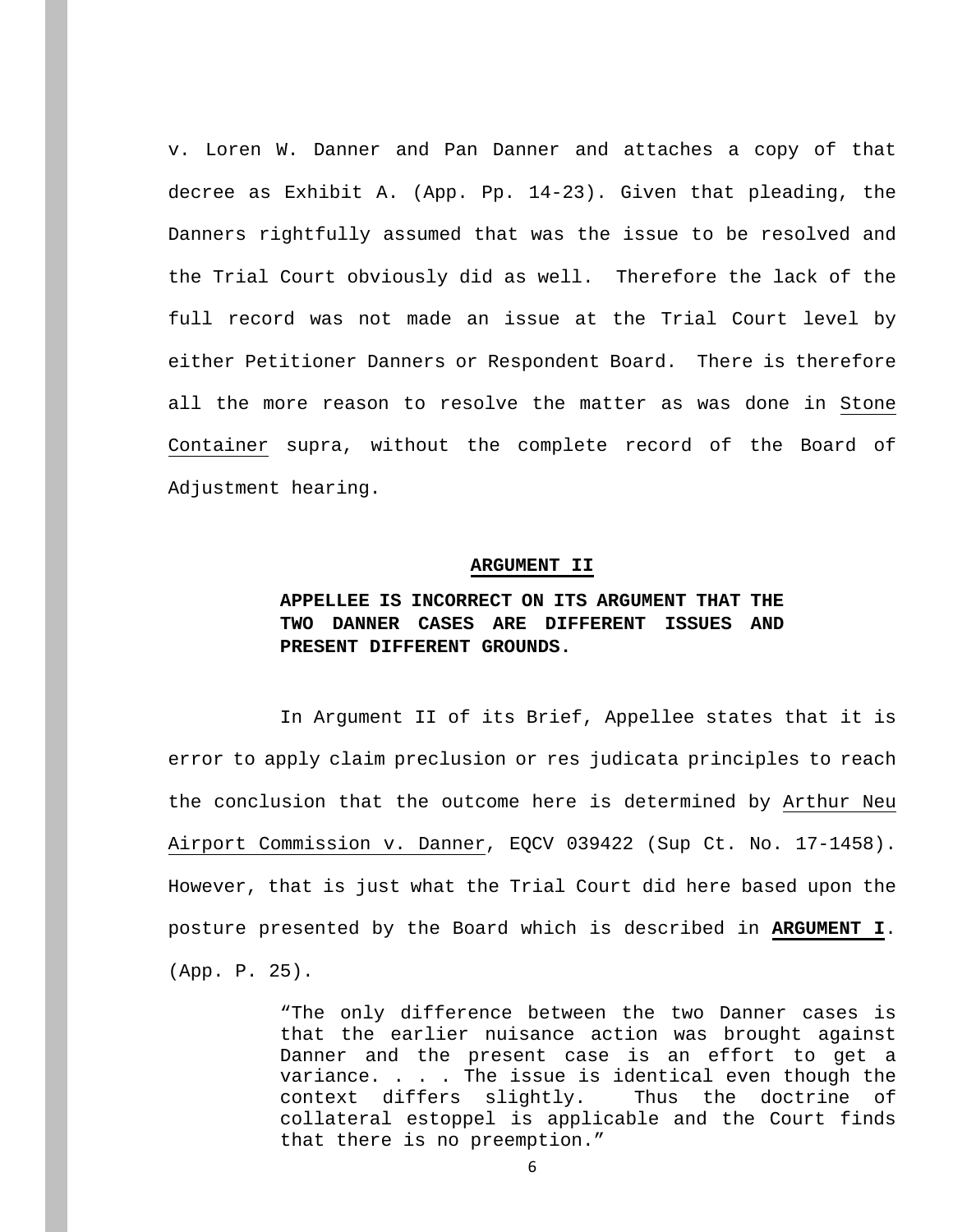Appellee claims this application by the Trial Court is incorrect and we can certainly agree with Appellee on that. However, this result was reached because of the position presented by Appellee.

Furthermore, if the Court finds that issue preclusion or res judicata principles apply here, and the appeal of Danners in Arthur Neu Airport v. Danner (Supreme Court No. 17-1458) is successful, the Ruling in this matter by the Trial Court should be reversed as well. Fennelly v. A-1 Machine & Tool Co., 728 N.W.2d 163 (Iowa, 2006).See also Restatement of Judgments (Second) Sec. 16 @ 145 (1982).

#### **CONCLUSION**

Appellee has failed to preserve error on its claim that a lack of full judicial record on hearing of petition for judicial review precludes resolution of this case on the merits. When the merits are reached, it becomes crystal clear that the Trial Court in this matter decided this case on principles of judicial review. If Danners are successful in the appeal of Arthur Neu Airport v. Danners, the judgment in this case must also fail under issue preclusion principles.

7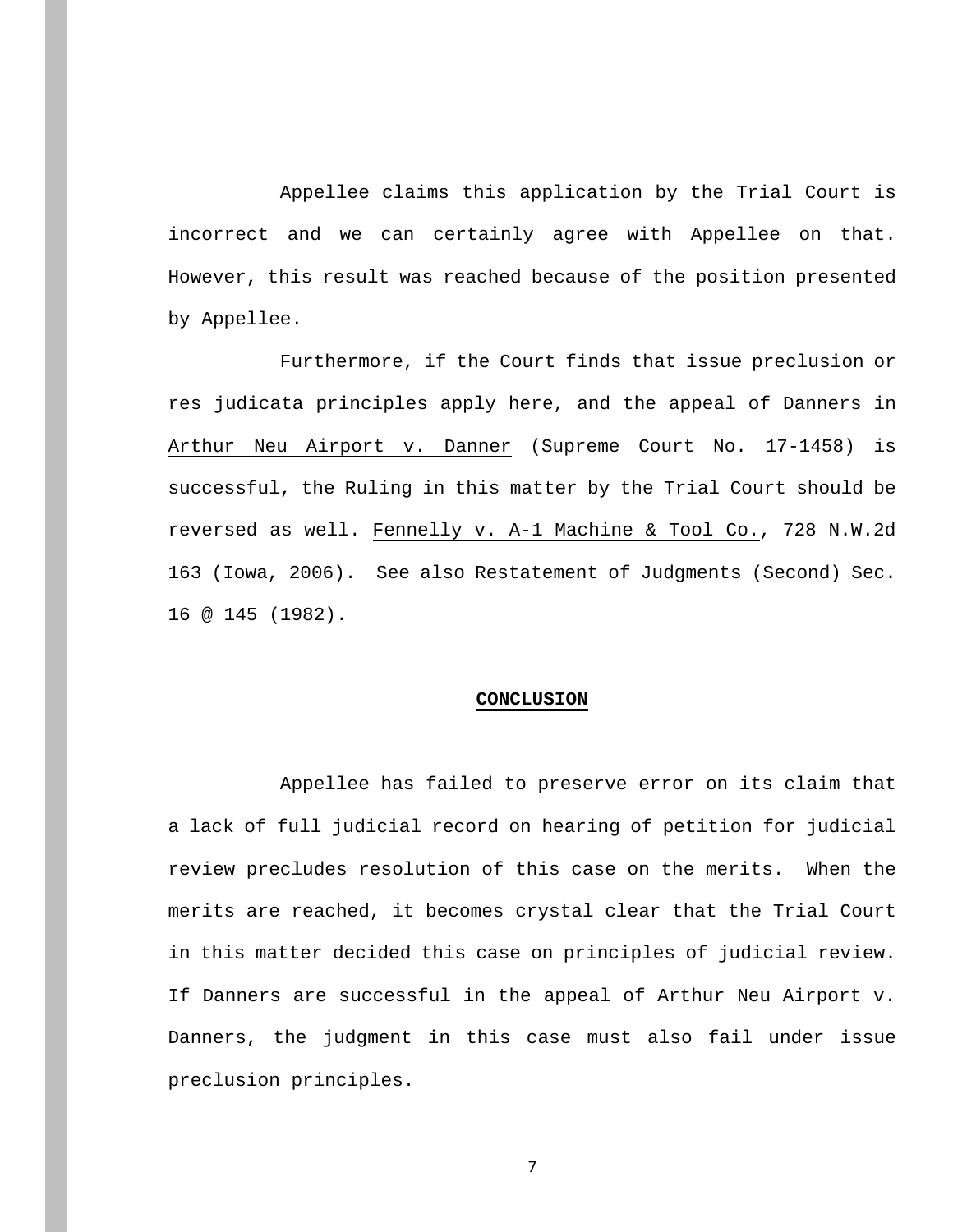Respectfully submitted,

\_\_/s/\_Steve Hamilton\_\_\_\_\_\_\_\_\_\_\_\_ STEVE HAMILTON, AT0003128 HAMILTON LAW FIRM, P.C. P.O. BOX 188 606 ONTARIO STREET STORM LAKE, IOWA 50588 712-732-2842 712-732-6202 (FAX) [steve@hamiltonlawfirmpc.com](mailto:steve@hamiltonlawfirmpc.com) ATTORNEY FOR APPELLANTS

#### **CERTIFICATE OF FILING**

I, Steve Hamilton, hereby certify that I have filed the foregoing "Reply Brief of Appellants" with the Clerk of the Supreme Court of Iowa through the ECF/EDMS System on the 23rd day of January, 2019.

> \_/s/\_\_Steve Hamilton\_\_\_\_\_\_\_\_\_\_\_ STEVE HAMILTON, AT0003128 ATTORNEY FOR APPELLANTS